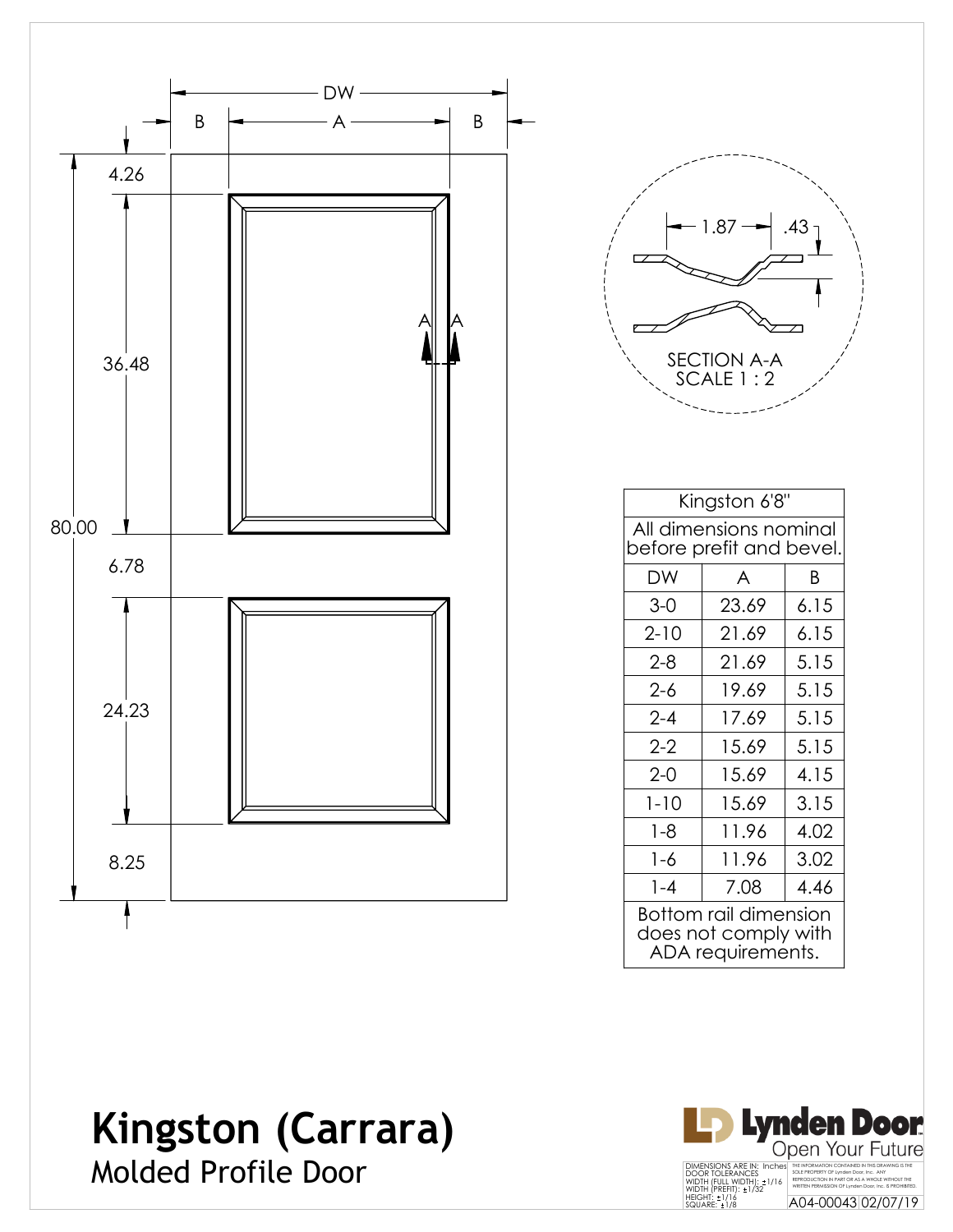

|                                                             | 1.87<br>SECTION A-A<br>SCALE 1:2                              | .43  |  |  |
|-------------------------------------------------------------|---------------------------------------------------------------|------|--|--|
|                                                             | Kingston 7'0"                                                 |      |  |  |
|                                                             | All dimensions nominal<br>before prefit and bevel.            |      |  |  |
| DW                                                          | A                                                             | Β    |  |  |
| $3-0$                                                       | 23.69                                                         | 6.15 |  |  |
| $2 - 10$                                                    | 21.69                                                         | 6.15 |  |  |
| $2 - 8$                                                     | 21.69                                                         | 5.15 |  |  |
| $2 - 6$                                                     | 19.69                                                         | 5.15 |  |  |
| $2 - 4$                                                     | 17.69                                                         | 5.15 |  |  |
| $2-2$                                                       | 15.69                                                         | 5.15 |  |  |
| $2 - 0$                                                     | 15.69                                                         | 4.15 |  |  |
| $1 - 10$                                                    | 15.69                                                         | 3.15 |  |  |
| $1 - 8$                                                     | 11.96                                                         | 4.02 |  |  |
| 1-6                                                         | 11.96                                                         | 3.02 |  |  |
| $1 - 4*$                                                    | 7.08                                                          | 4.46 |  |  |
| Bottom rail dimension<br>complies with ADA<br>requirements. |                                                               |      |  |  |
|                                                             | * Non-Stock, Contact factory for<br>pricing and availability. |      |  |  |

### **Kingston (Carrara)** Molded Profile Door

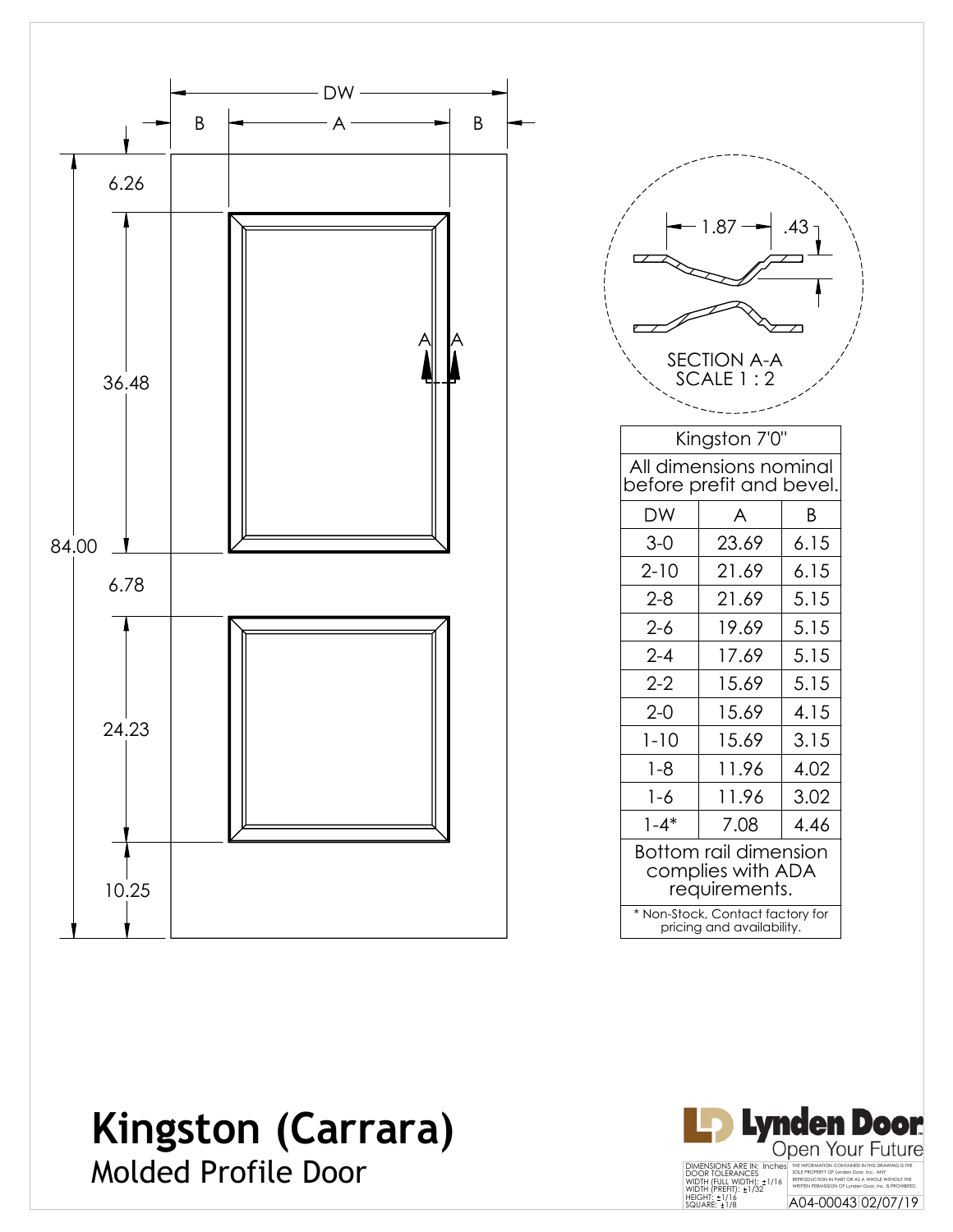

|           | 1.87<br><b>SECTION A-A</b><br>SCALE 1:2                                   | .43 <sub>1</sub> |  |  |  |
|-----------|---------------------------------------------------------------------------|------------------|--|--|--|
|           | Kingston 8'0"                                                             |                  |  |  |  |
|           | All dimensions nominal<br>before prefit and bevel.                        |                  |  |  |  |
| DW        | A                                                                         | Β                |  |  |  |
| $3-0$     | 23.69                                                                     | 6.15             |  |  |  |
| $2 - 10*$ | 23.69                                                                     | 5.15             |  |  |  |
| $2 - 8$   | 21.69                                                                     | 5.15             |  |  |  |
| $2 - 6$   | 19.69                                                                     | 5.15             |  |  |  |
| $2 - 4$   | 17.69                                                                     | 5.15             |  |  |  |
| $2 - 2$   | 17.69                                                                     | 4.15             |  |  |  |
| $2 - 0$   | 15.69                                                                     | 4.15             |  |  |  |
| $1 - 10$  | 15.69                                                                     | 3.15             |  |  |  |
| $1 - 8$   | 11.96                                                                     | 4.02             |  |  |  |
| $1 - 6$   | 11.96                                                                     | 3.02             |  |  |  |
|           | <b>Bottom rail dimension</b><br>does not comply with<br>ADA requirements. |                  |  |  |  |
|           | * Contact factory regarding<br>availability of wider stile options.       |                  |  |  |  |

### **Kingston (Carrara)** Molded Profile Door

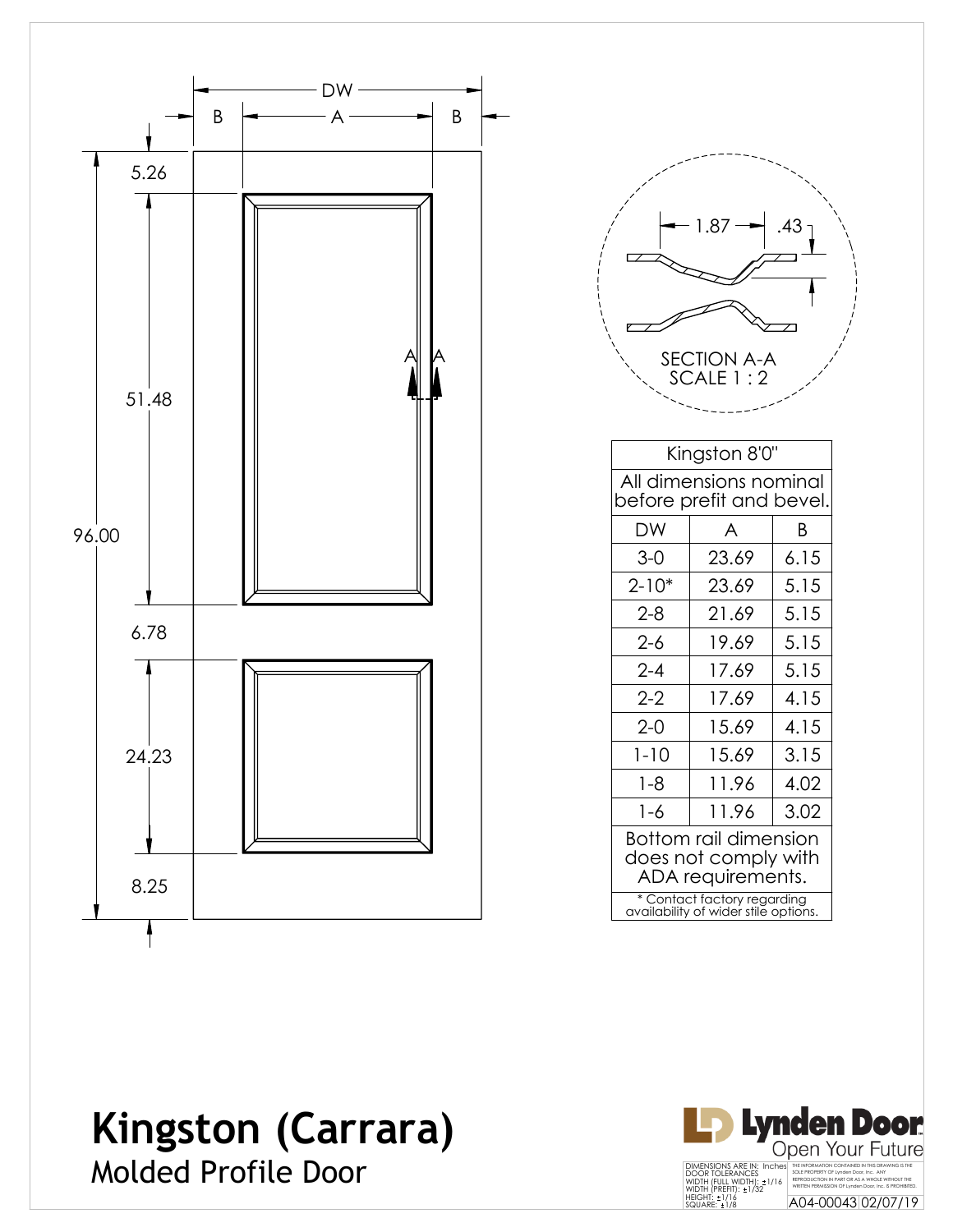

| .43<br>1.87                     |
|---------------------------------|
| <b>SECTION A-A</b><br>SCALE 1:2 |

| Kingston Bifold 6'8"                                                                              |       |      |      |  |
|---------------------------------------------------------------------------------------------------|-------|------|------|--|
| ΒF                                                                                                | A     | Β    | C    |  |
| $3-0$                                                                                             | 11.96 | 4.02 | 1.77 |  |
| $2 - 8$                                                                                           | 9.96  | 4.02 | 1.77 |  |
| 2-6                                                                                               | 8.96  | 4.02 | 1.77 |  |
| $2 - 4$                                                                                           | 7.96  | 4.02 | 1.77 |  |
| $2 - 0$                                                                                           | 5.96  | 4.02 | 1.77 |  |
| $1 - 8$                                                                                           | 5.96  | 2.02 | 1.77 |  |
| 1-6                                                                                               | 5.96  | 1.77 | 1.02 |  |
| Use of heavy duty hardware<br>may require additional<br>undercut. Lynden Door<br>standard is 3/4" |       |      |      |  |

## **Kingston (Carrara)**



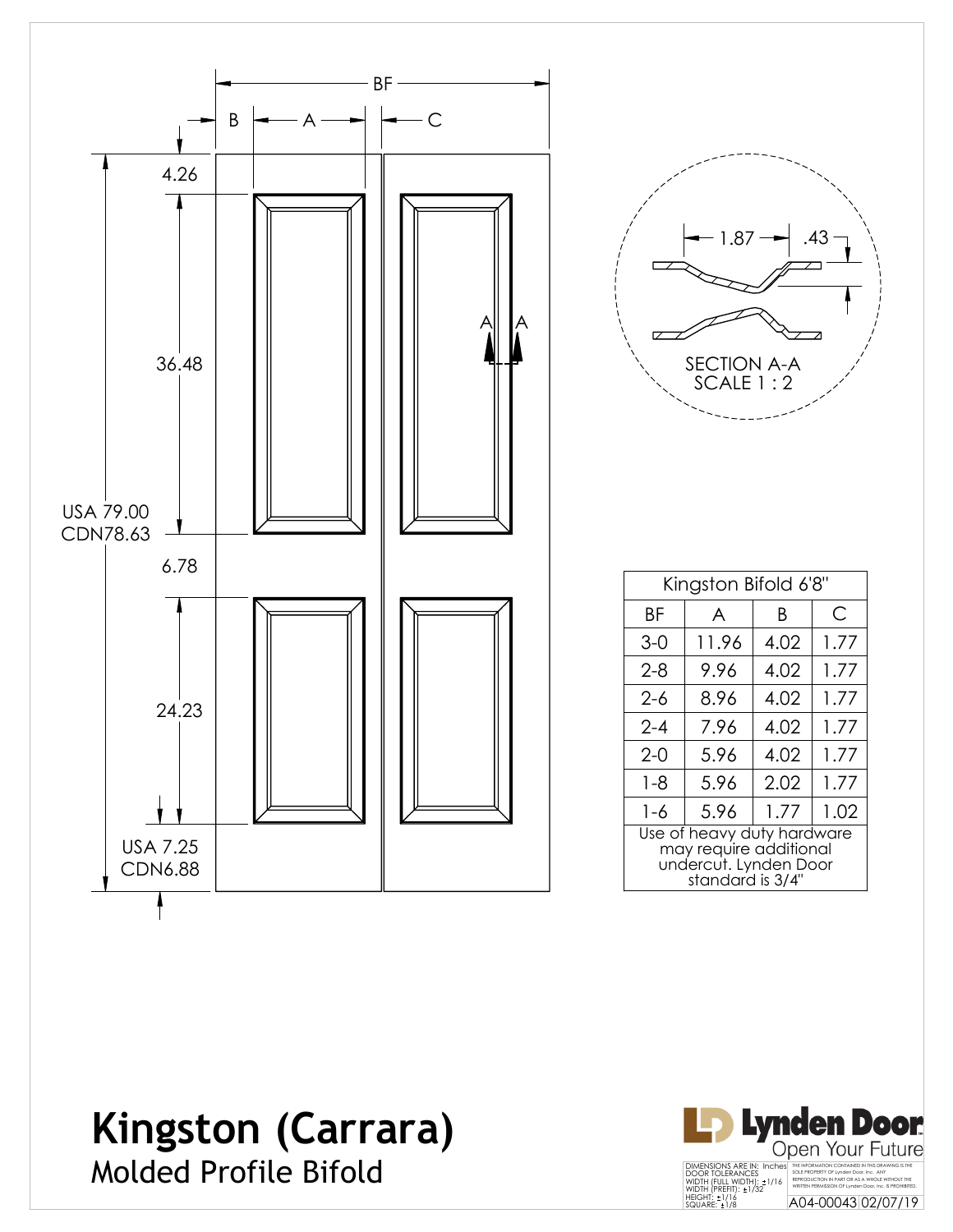

| .43<br>1.87<br><b>SECTION A-A</b> |
|-----------------------------------|
| SCALE 1:2                         |

| Kingston Bifold 7'0"                                                                              |       |      |      |
|---------------------------------------------------------------------------------------------------|-------|------|------|
| ΒF                                                                                                | A     | B    | С    |
| $3-0$                                                                                             | 11.96 | 4.02 | 1.77 |
| 2-8                                                                                               | 9.96  | 4.02 | 1.77 |
| 2-6                                                                                               | 8.96  | 4.02 | 1.77 |
| $2 - 4$                                                                                           | 7.96  | 4.02 | 1.77 |
| $2-0$                                                                                             | 5.96  | 4.02 | 1.77 |
| $1 - 8$                                                                                           | 5.96  | 2.02 | 1.77 |
| $1 - 6$                                                                                           | 5.96  | 1.77 | 1.02 |
| Use of heavy duty hardware<br>may require additional<br>undercut. Lynden Door<br>standard is 3/4" |       |      |      |

### **Kingston (Carrara)**

Molded Profile Bifold